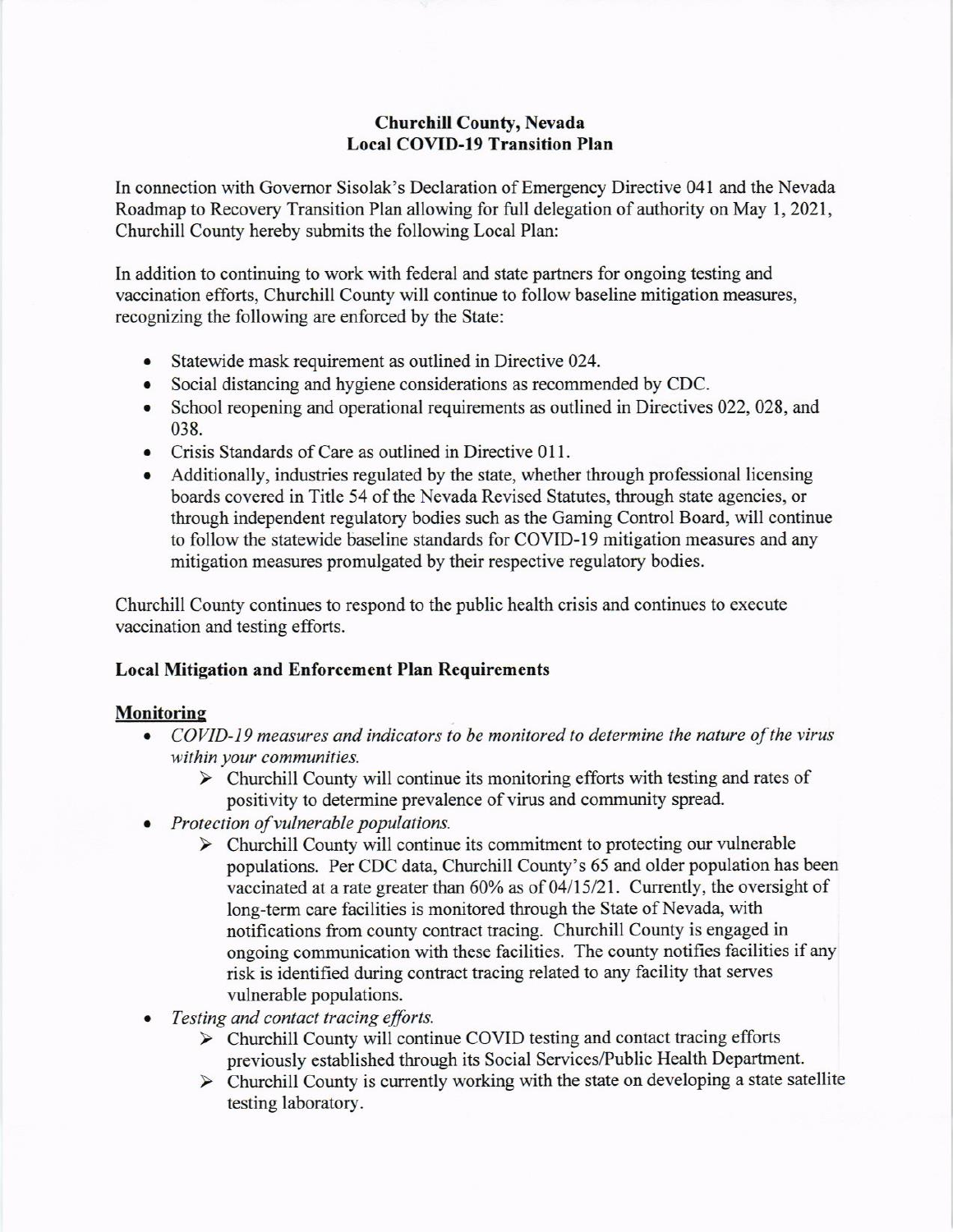- . Hospitol capacity management.
	- $\triangleright$  Churchill County will continue working with its local hospital and receives daily statistics on hospital capacity. Local response and mitigation of hospital capacity issues will remain in place.
- . Status of PPE and other materials needed.
	- $\triangleright$  Churchill County PPE reserves as of 04/15/21 include: Hand Sanitizer = 272 bottles (16 oz); 460 bottles of Purell Advance (4 oz); 4 drums at 50 gallons each; 60 packets of Purell Wipes. Protective Gear  $= 80$  Face Shields; 250 boxes of Gloves in various sizes; 1,000 Cloth Gowns; 4,000 Yellow Isolation Gowns; 2,000 Non-Medical Disposable Masks; 4,800 white HPI Cloth Masks; and 24,000 Particulate Masks (KN95).
	- $\triangleright$  Test supplies utilized for our community surveillance testing and vaccination pods are supplied bi-weekly through the state DEM. We continue to maintain adequate PPE to support continued community testing and vaccinations, and we are in the process of obtaining a six-month inventory of PPE from the state/national guard warehouse.

#### **Mitigation Measures**

- Occupancy restrictions for public and private gatherings, events, and activities. ) None
- Large event gatherings and plan approval process.
	- ) None
- Youth and adult recreational sports.
	- $\triangleright$  None
- Industry-specific guidance.
	- $\triangleright$  No additional guidance other than what has previously been issued by the state as well as guidance issued to industries regulated by professional licensing boards covered in Title 54 of the Nevada Revised Statutes.
- General social distancing, PPE, and hygiene requirements for businesses and public activities.
	- $\triangleright$  Statewide directives for face coverings and social distancing safety protocols remain in place.
- Public sector work plans to support in-person or work-from-home services.
	- $\triangleright$  Churchill County has mechanisms in place to support in-person or work-fromhome services. Currently, all Churchill County departnents are open and following statewide directives for face coverings and social distancing.

#### **Enforcement Measures**

- . Regional enforcement partnership and coordination structure.  $\triangleright$  None
- Enforcement monitoring activities.
	- $\triangleright$  Churchill County agencies include all county departments and law enforcement as needed. The county has maintained its acceptable control of disease spread through data collection and monitoring. We have observed good compliance of mandates within our community.